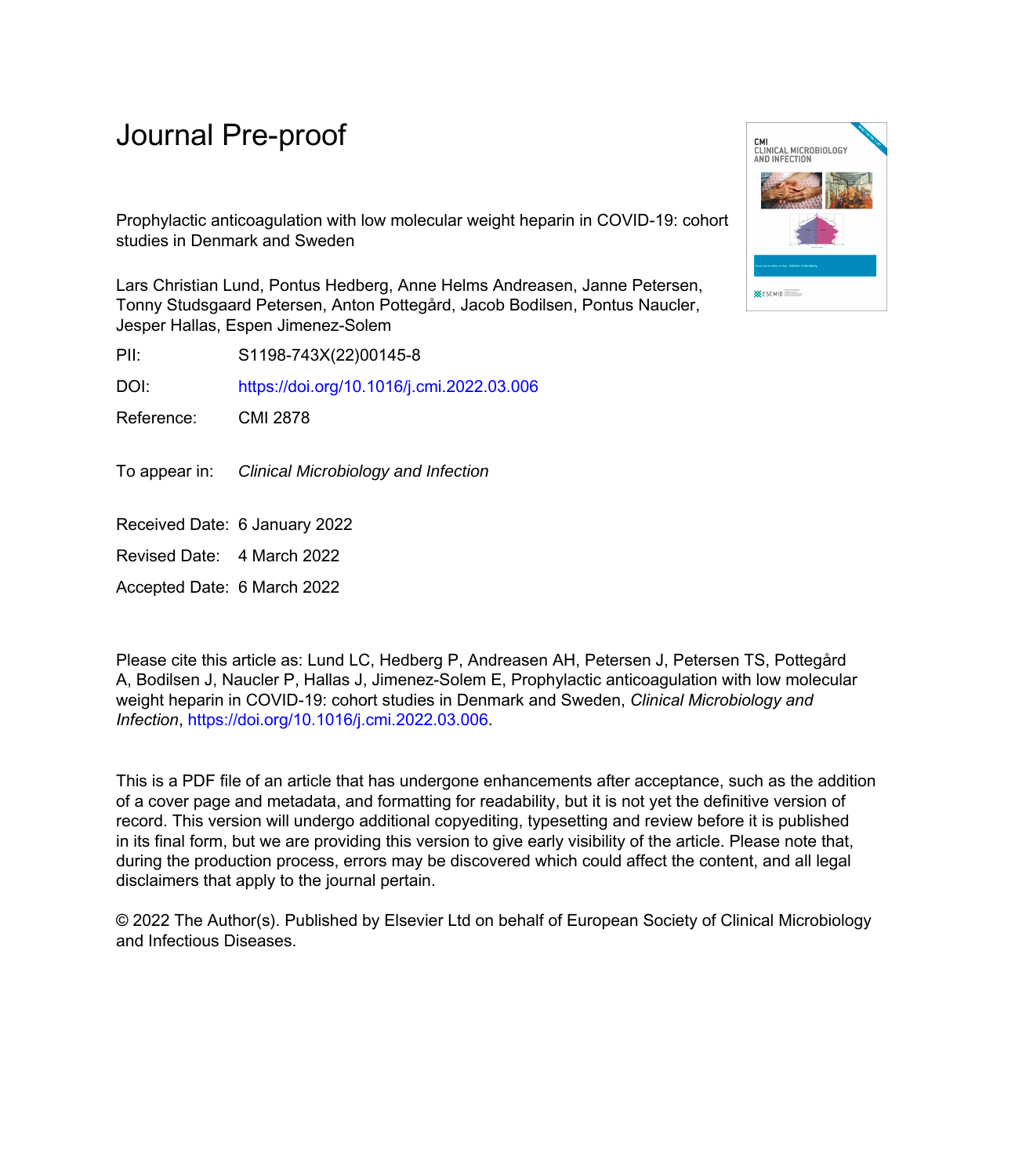| $\mathbf{1}$   | <b>RESEARCH NOTE</b>                                                                                                                           |
|----------------|------------------------------------------------------------------------------------------------------------------------------------------------|
| $\overline{2}$ | Prophylactic anticoagulation with low molecular weight heparin in                                                                              |
| 3              | COVID-19: cohort studies in Denmark and Sweden                                                                                                 |
| $\overline{4}$ |                                                                                                                                                |
| 5              | Lars Christian Lund*1.2, Pontus Hedberg <sup>3,4</sup> , Anne Helms Andreasen <sup>2</sup> , Janne Petersen <sup>2,5,6</sup> ,                 |
| 6              | Tonny Studsgaard Petersen <sup>7,8</sup> , Anton Pottegård <sup>1</sup> , Jacob Bodilsen <sup>9</sup> , Pontus Naucler <sup>3,4</sup> , Jesper |
| 7              | Hallas <sup>1</sup> , Espen Jimenez-Solem <sup>5,8</sup>                                                                                       |
| 8              |                                                                                                                                                |
| 9              | 1: Clinical Pharmacology, Pharmacy and Environmental Medicine, Department of Public                                                            |
| 10             | Health, University of Southern Denmark, Odense, Denmark                                                                                        |
| 11             | 2: Center for Clinical Research and Prevention, Copenhagen University Hospital,                                                                |
| 12             | Bispebjerg and Frederiksberg, Copenhagen, Denmark                                                                                              |
| 13             | 3: Department of Medicine Solna, Karolinska Institute, Stockholm, Sweden                                                                       |
| 14             | 4: Department of Infectious Diseases, Karolinska University Hospital, Stockholm, Sweden                                                        |
| 15             | 5: Copenhagen Phase IV unit, Department of Clinical Pharmacology and Center for                                                                |
| 16             | Clinical research and Prevention, Copenhagen University Hospital, Bispebjerg and                                                               |
| 17             | Frederiksberg, Copenhagen, Denmark.                                                                                                            |
| 18             | 6: Section of Biostatistics, Department of Public Health, University of Copenhagen,                                                            |
| 19             | Copenhagen, Denmark                                                                                                                            |
| 20             | 7: Department of Clinical Pharmacology, Copenhagen University Hospital, Bispebjerg and                                                         |
| 21             | Frederiksberg, Copenhagen, Denmark.                                                                                                            |
| 22             | 8: Department of Clinical Medicine, University of Copenhagen, Copenhagen, Denmark.                                                             |
| 23             | 9: Department of Infectious Diseases, Aalborg University Hospital, Aalborg, Denmark                                                            |
| 24             |                                                                                                                                                |
| 25             | Word count: Abstract 246 words; Research note 1283 words                                                                                       |
| 26             |                                                                                                                                                |
| 27             | *Corresponding author:                                                                                                                         |
| 28             | Lars Christian Lund (lclund@health.sdu.dk)                                                                                                     |
| 29             | Clinical Pharmacology, Pharmacy and Environmental Medicine                                                                                     |
| 30             | Department of Public Health, University of Southern Denmark                                                                                    |
| 31             | J.B. Winsløws Vej 19, 2                                                                                                                        |
| 32             | 5000 Odense C                                                                                                                                  |
| 33             | Denmark                                                                                                                                        |

Phone: +45 6550 4967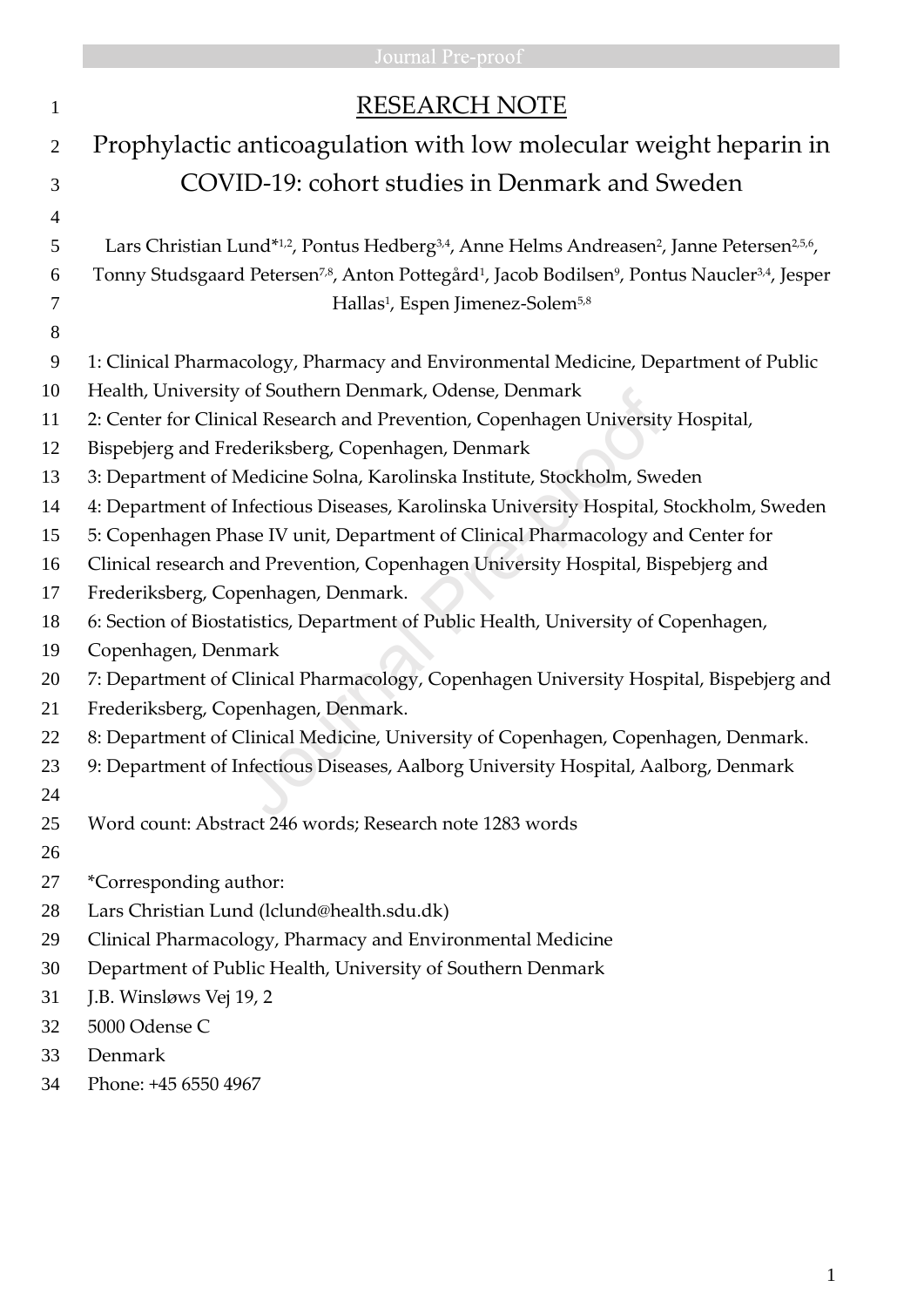Abstract

| 36 | Objectives. To evaluate safety and effectiveness of prophylactic anticoagulation with low |
|----|-------------------------------------------------------------------------------------------|
| 37 | molecular weight heparin (LMWH) in individuals hospitalised for COVID-19.                 |
| 38 | Methods. Using healthcare records from the capital region of Denmark (March 2020-         |
| 39 | February 2021) and Karolinska University Hospital in Sweden (February 2020-September      |
| 40 | 2021), we conducted an observational cohort study comparing clinical outcomes 30 days     |
| 41 | after admission among individuals hospitalised for COVID-19 starting prophylactic         |
| 42 | LMWH during the first 48 hours of hospitalisation with outcomes among those not           |
| 43 | receiving prophylactic anticoagulation. We used inverse probability weighting to adjust   |
| 44 | for confounders and bias due to missing information. Risk ratios, risk differences and    |
| 45 | robust 95% confidence intervals (CI) were estimated using binomial regression. Country-   |
| 46 | specific risk ratios were pooled using random-effects meta-analysis.                      |
| 47 | Results. We included 1692 and 1868 individuals in the Danish and Swedish cohorts. Of      |
| 48 | these, 771 (46%) and 1167 (62%) received prophylactic LMWH up to 48 hours after           |
| 49 | admission. The combined mortality in Denmark and Sweden was 12% (N=432) and the           |
| 50 | pooled risk ratio was 0.89 (CI 0.61-1.29) comparing individuals who received LMWH to      |
| 51 | those who did not. The relative risk of ICU admission was 1.12 (CI 0.85-1.48), while we   |
| 52 | observed no increased risk of bleeding (RR 0.60, 0.14-2.59). The relative risk of venous  |
| 53 | thromboembolism was 0.68 (CI: 0.33-1.38) in Sweden. Less than 5 VTE events were           |
| 54 | observed among individuals receiving LMWH in Denmark, preventing a meaningful             |
| 55 | analysis.                                                                                 |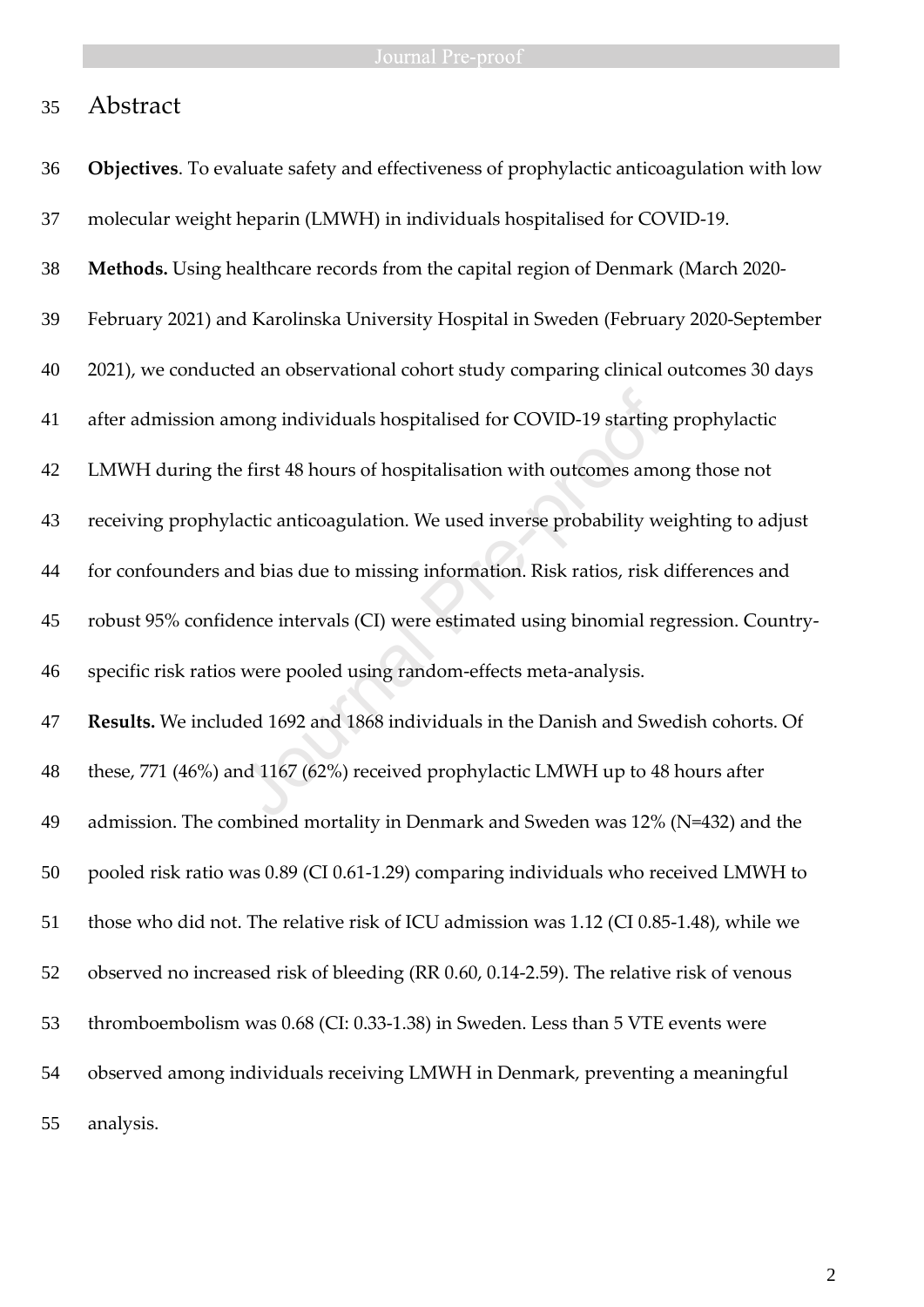- 56 **Conclusion.** We found no benefit on mortality with prophylactic LMWH and no increased
- 57 risk of bleeding among COVID-19 patients receiving prophylactic LMWH.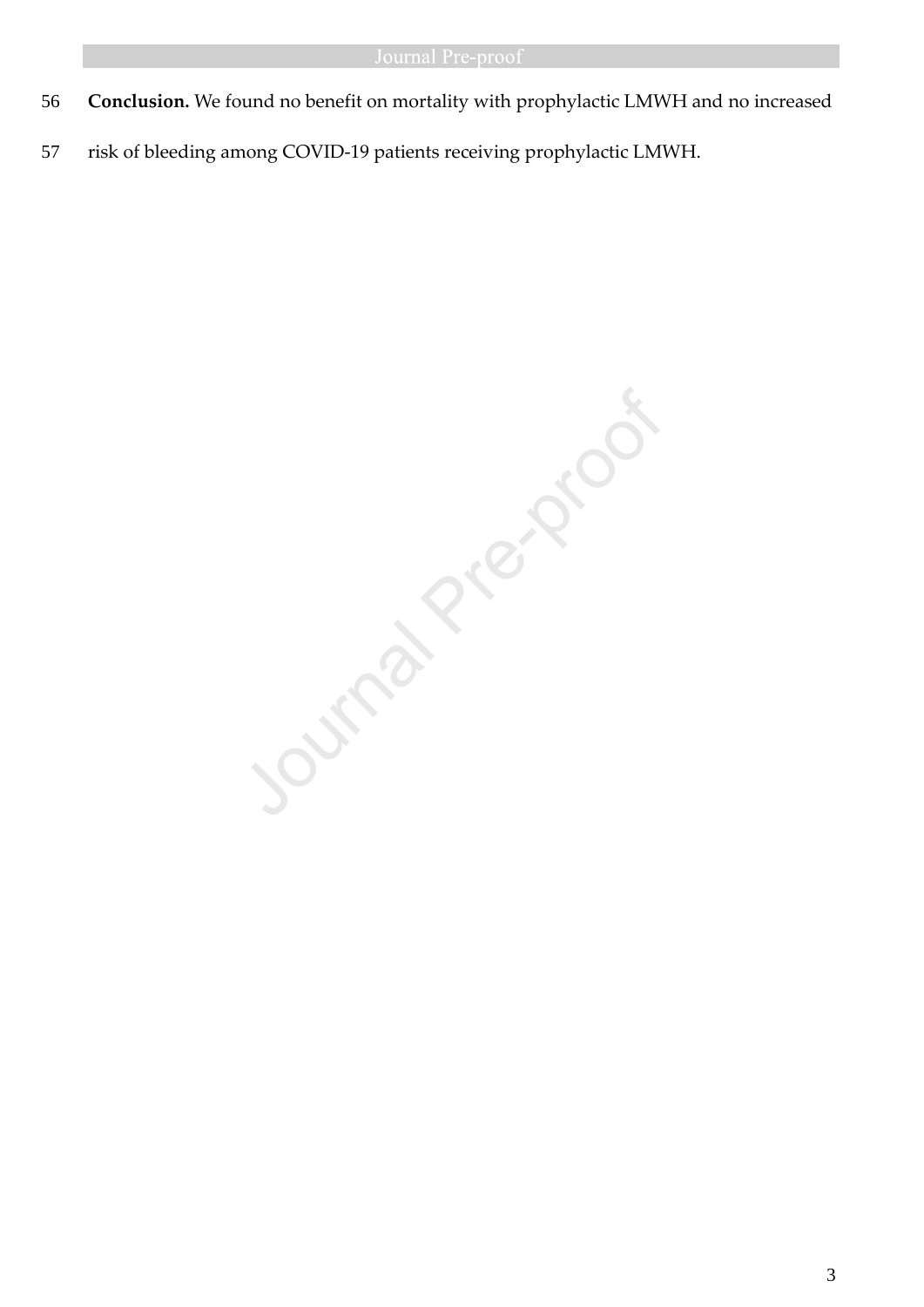## Introduction

| 59 | High rates of venous thromboembolism (VTE) were initially reported in individuals                |
|----|--------------------------------------------------------------------------------------------------|
| 60 | hospitalised for coronavirus disease 2019 (COVID-19) [1] and guidelines for prophylactic         |
| 61 | anticoagulation in COVID-19 were quickly established [2,3]. Newer and population-based           |
| 62 | studies, however, reported lower rates of VTE [4]. Randomized trials on prophylactic             |
| 63 | anticoagulation in COVID-19 are ongoing [5], with available results suggesting no benefit        |
| 64 | on mortality when comparing intermediate- to full dose anticoagulation in critically ill         |
| 65 | patients [6,7]. While full-dose anticoagulation may be superior to prophylactic dose in          |
| 66 | non-critically ill patients [8,9], conflicting results have been reported [10]. An observational |
| 67 | study comparing prophylactic anticoagulation to no anticoagulation also indicated a              |
| 68 | beneficial effect on mortality [11]. We aimed to provide additional evidence by analysing        |
| 69 | clinical outcomes among COVID-19 patients receiving prophylactic low-molecular weight            |
| 70 | heparin (LMWH) compared to individuals receiving no anticoagulation.                             |
| 71 |                                                                                                  |
| 72 | Methods                                                                                          |

## Methods

 We conducted a cohort study using the electronic health records systems from the Capital Region of Denmark and from Karolinska University Hospital, an academic two-site tertiary hospital with 1100 beds, in the Stockholm region in Sweden. Patients were included until 06 February 2021 in Denmark and 31 August 2021 in Sweden. We included all individuals with a positive reverse transcriptase polymerase chain reaction test (RT- PCR) for severe acute respiratory syndrome coronavirus 2 (SARS-CoV-2) between 14 days before and 24 hours after admission for COVID-19. Individuals were excluded if they were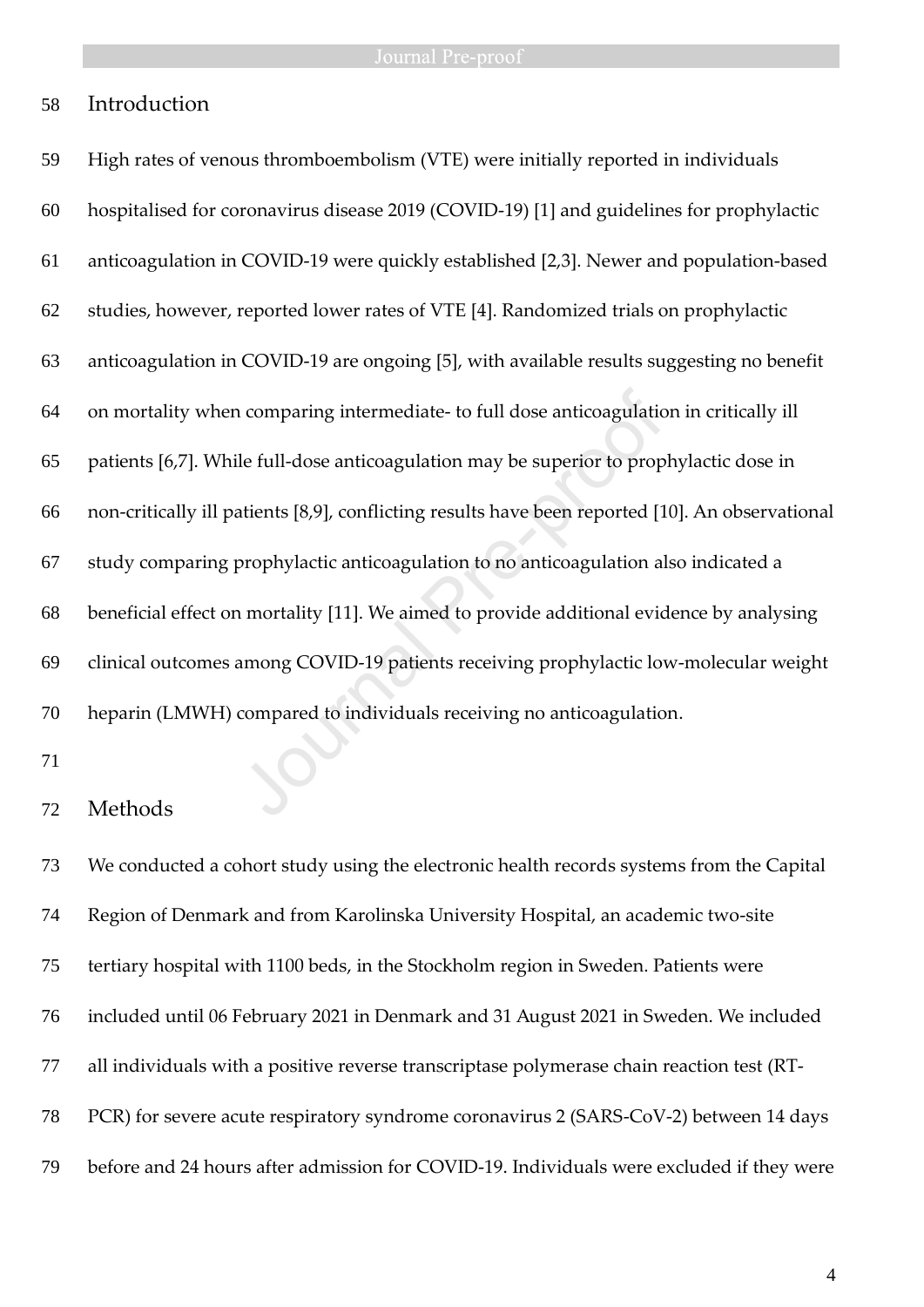| 80 | below 18 years of age, were current users of anticoagulants, had major bleeding during the |
|----|--------------------------------------------------------------------------------------------|
| 81 | previous year, were hospitalised for less than 24 hours, or if they within 48 hours of     |
| 82 | hospitalisation experienced an outcome of interest or received multiple types of           |
| 83 | anticoagulation. Individuals were classified as receiving prophylactic LMWH (<=5000 IU     |
| 84 | dalteparin, 4500 IU tinzaparin or 40 mg enoxaparin) or not during the first 48 hours of    |
| 85 | hospitalisation. In the main analysis, individuals were followed from 48 hours until 30    |
| 86 | days after admission, regardless of changes in exposure status (web-only supplementary     |
| 87 | figure S1). Outcomes were death, intensive care unit admission, receiving a discharge      |
| 88 | diagnosis of VTE and bleeding. For covariate adjustment, we obtained information on        |
| 89 | selected hospital diagnoses during the 10 years prior to admission, prescription drug use  |
| 90 | during the prior year, clinical measurements, and results of blood tests at admission      |
| 91 | (supplementary table S1).                                                                  |
| 92 |                                                                                            |
| 93 | <b>Statistical analyses</b>                                                                |
| 94 | Bias due to missing information was handled by inverse probability (IP) weighting of       |

### **Statistical analyses**

 Bias due to missing information was handled by inverse probability (IP) weighting of complete cases [12], while measured confounders were adjusted for by IP of treatment weighting [13] (**table S2)**. Covariate balance was assessed using standardised mean differences [14]. IP-weights greater than 4 were truncated. Using binomial regression, we obtained crude and IP-weighted risk differences (RD) and -ratios (RR), with robust 95% confidence intervals, comparing individuals who received LMWH in prophylactic doses to individuals not receiving anticoagulation. Country-specific RRs were pooled using a random effects meta-analysis model.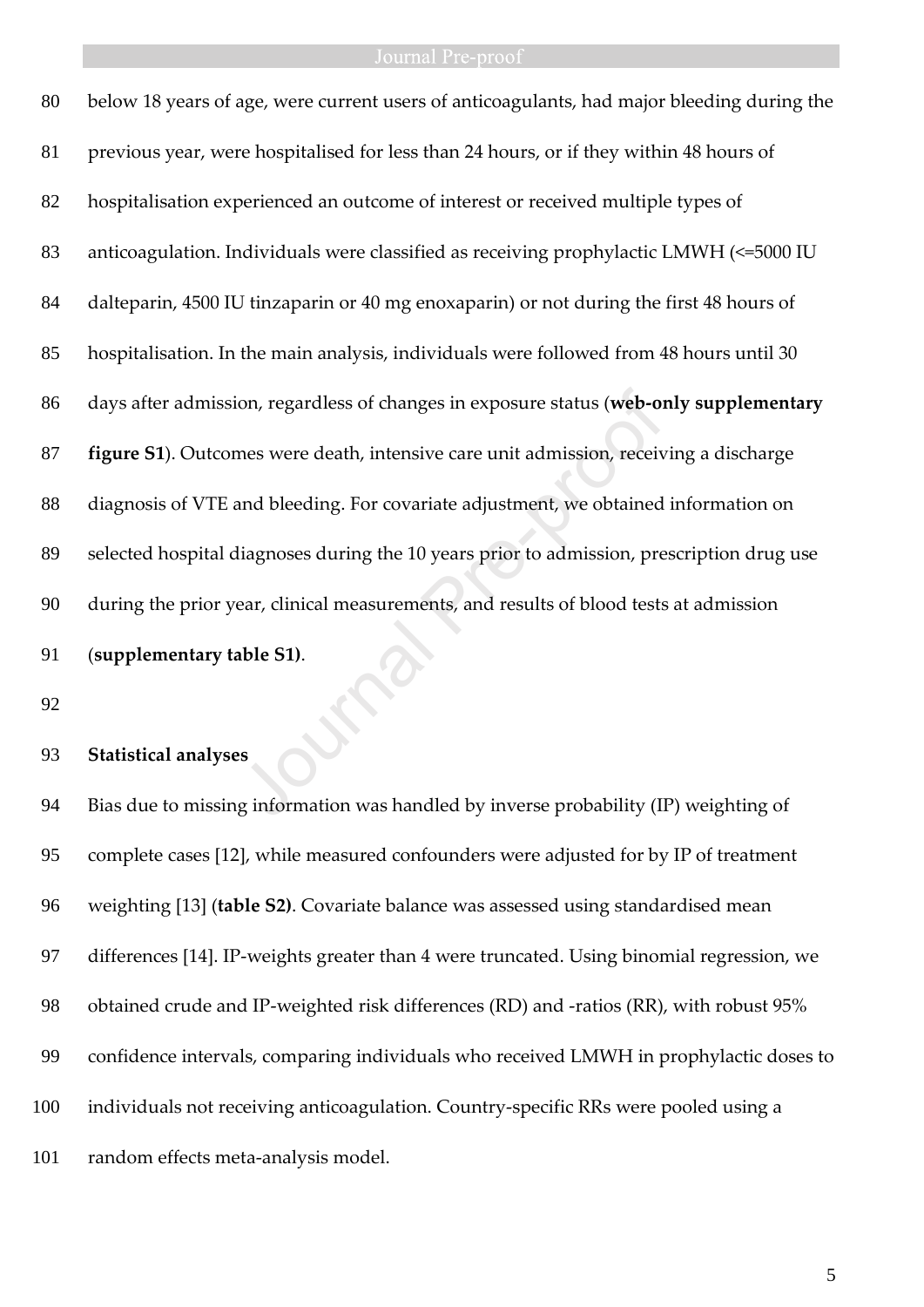| 102 | In sensitivity analyses, we (i) shortened the exposure assessment window to 24 hours, (ii) |
|-----|--------------------------------------------------------------------------------------------|
| 103 | adjusted for body mass index (omitted from the main analysis due to a high prevalence of   |
| 104 | missing information in Sweden), (iii) restricted inclusion in Sweden to February 2021      |
| 105 | (matching data availability in Denmark), (iv) considered initiation of therapeutic dose    |
| 106 | LMWH an outcome as a proxy for VTE, and (v) obtained risk estimates among patients         |
| 107 | who received in-hospital corticosteroid treatment. Statistical analyses were performed     |
| 108 | using R. The source code is available from https://gitlab.sdu.dk/lclund/lmwh-covid19/.     |
| 109 |                                                                                            |
| 110 | <b>Ethics</b>                                                                              |
| 111 | The study was approved by the Danish Patient Safety Authority and the Danish Data          |
| 112 | Protection Agency. Ethics committee approval and informed consent were not required by     |
| 113 | Danish law. In Sweden, the study was approved by the Regional Ethical Review Board in      |
| 114 | Stockholm.                                                                                 |
|     |                                                                                            |
| 115 |                                                                                            |

## Results

We identified 3483 individuals hospitalised for COVID-19 in Denmark and 3919

individuals in Sweden, of whom 1692 (49%) and 1868 (48%) were included in the final

study cohorts (**figure S2**). The median age was 72 and 58 years in the Danish and Swedish

cohort. Overall, 1938 individuals (54%) received prophylactic LMWH and 1622 individuals

(46%) received no anticoagulation. The proportion of individuals who received

prophylactic LMWH in Denmark increased from <10% in March 2020 to about 60% and in

Sweden over 80% at the end of the study period (**figure S3**). Individuals receiving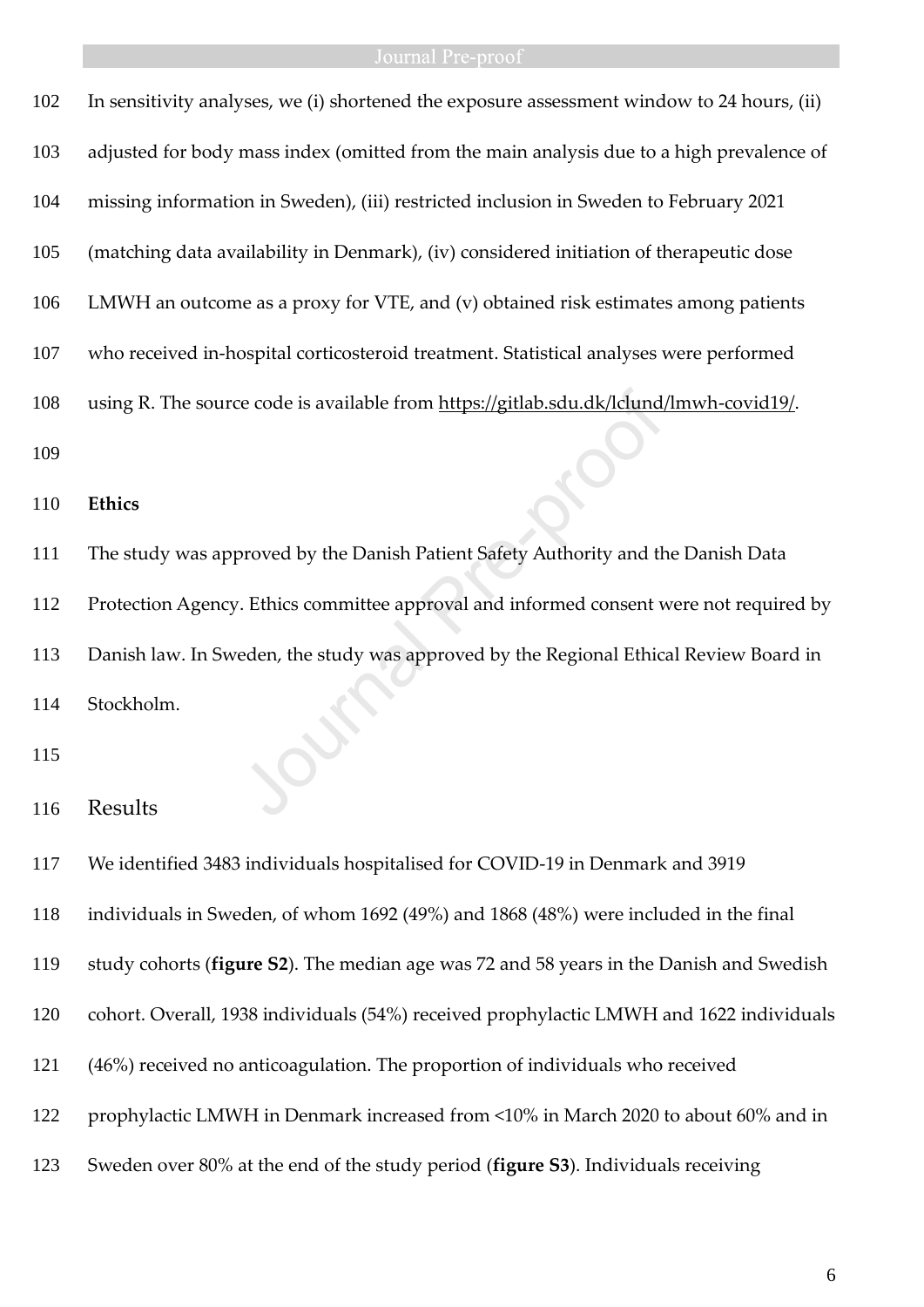# **Example 3 Sournal Pre-proof**

| 124 | prophylactic LMWH more often received oxygen therapy and in-hospital glucocorticoid          |
|-----|----------------------------------------------------------------------------------------------|
| 125 | treatment for COVID-19 (table 1). Individuals with missing information were generally        |
| 126 | younger, more often female, and more healthy than complete cases (table S3). After IP-       |
| 127 | weighting, the abovementioned characteristics were balanced, except for a slight             |
| 128 | imbalance in in-hospital corticosteroid treatment (figure S4, table S4). In the combined     |
| 129 | population, we observed 432 deaths within 30 days of hospitalisation for COVID-19            |
| 130 | (mortality: 12%) and 60 patients had a discharge diagnosis of VTE (1.7%) (table S5). We      |
| 131 | observed 211 deaths (risk 11%) among individuals who received prophylactic LMWH              |
| 132 | compared to 221 deaths among those who did not (14%; pooled IP-weighted risk ratio           |
| 133 | [RR] 0.89, 95% CI 0.61-1.29). The relative risk of being admitted to the ICU was 1.12 (0.85- |
| 134 | 1.48). In the Swedish cohort, the risk of receiving a VTE diagnosis was non-significantly    |
| 135 | lowered among individuals who received prophylactic LMWH (RR 0.68, 0.33-1.38). We            |
| 136 | observed too few VTE diagnoses among individuals receiving LMWH in the Danish                |
| 137 | cohort (n<5) to obtain stable risk estimates. Finally, we observed no increased risk of      |
| 138 | receiving a discharge diagnosis related to bleeding (RR 0.60, 0.14-2.59) (figure 1).         |
| 139 | In sensitivity analyses, we observed comparable risk estimates when shortening the           |
| 140 | exposure assessment window to 24 hours, restricting the inclusion period in Sweden,          |
| 141 | when adjusting for body mass index or stratifying on in-hospital corticosteroid treatment    |
| 142 | (table S6). In accordance with the other outcomes, the RR for initiating therapeutic LMWH    |
| 143 | was not increased (RRDenmark 0.99, 0.63-1.57; RRsweden 1.52, 0.87-2.67).                     |
| 144 |                                                                                              |

Discussion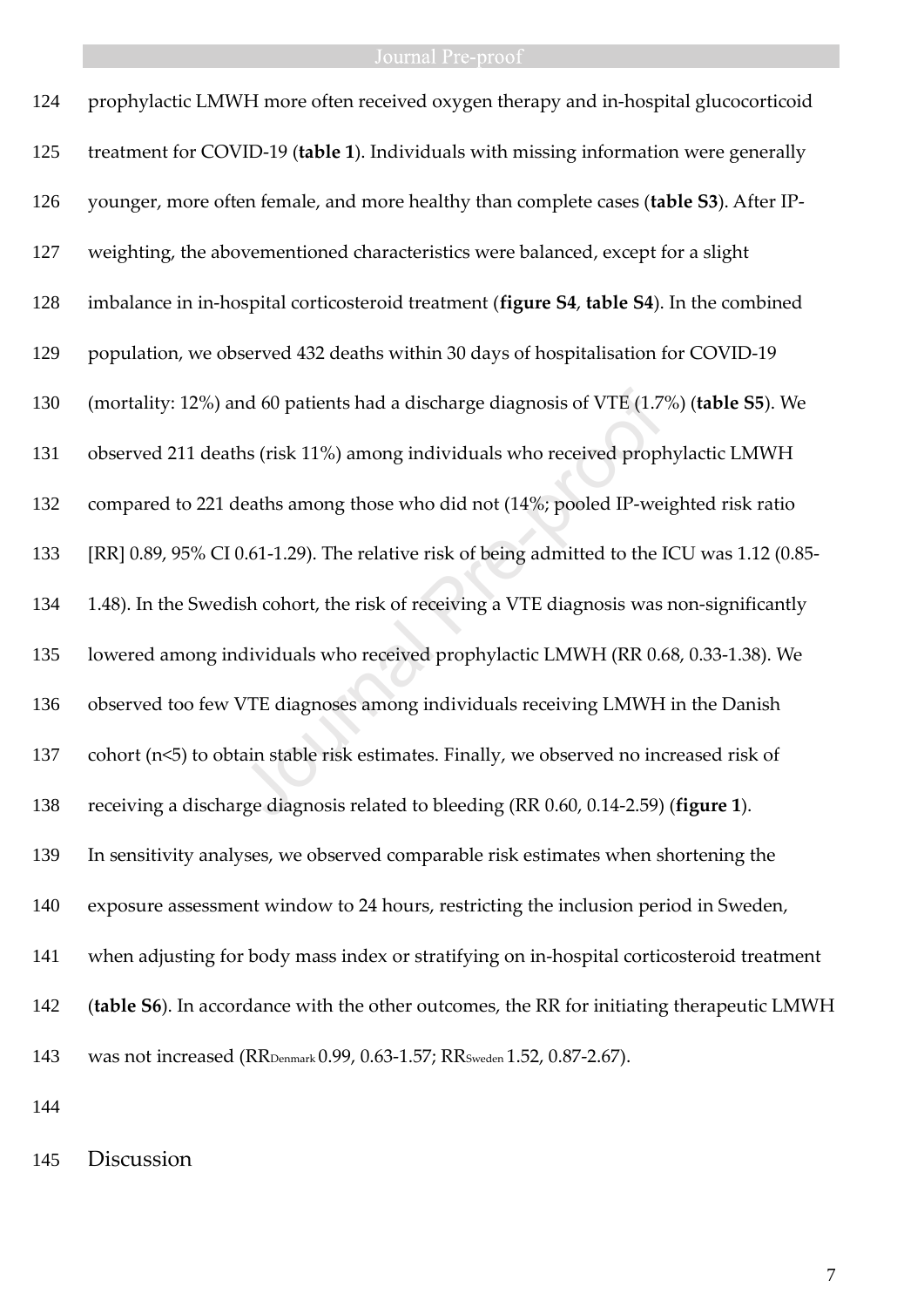# **Example 2018** Journal Pre-proof

| 146 | We report no beneficial effect on mortality and the risk of ICU admission with use of        |
|-----|----------------------------------------------------------------------------------------------|
| 147 | LMWH thromboprophylaxis in patients admitted for COVID-19. The risk of receiving a           |
| 148 | VTE diagnosis was lower when receiving LMWH, albeit with imprecise risk estimates, and       |
| 149 | the risk of bleeding was not increased.                                                      |
| 150 | The main strength of our study is the ability to include rich information on clinical and    |
| 151 | biochemical measurements using electronic health records based data sources from             |
| 152 | multiple hospitals, spanning two countries. The major limitation of our study is its non-    |
| 153 | randomised nature. Even though Danish and Swedish guidelines recommend                       |
| 154 | prophylactic anticoagulation for almost all patients admitted for COVID-19, physicians       |
| 155 | target treatment to patients at particular risk of VTE. This introduces confounding, as the  |
| 156 | higher risk patients will be treated, while the lower risk patients remain untreated.        |
| 157 | Although this potential bias was addressed in our statistical analysis, we cannot rule out   |
| 158 | some residual confounding, e.g., by suboptimal model specification and measurement of        |
| 159 | covariates. Finally, we included as reference not only individuals not receiving             |
| 160 | anticoagulation, but also late initiators (>48 hours post-admission). We made this choice,   |
| 161 | as censoring unexposed individuals upon initiation of LMWH would introduce                   |
| 162 | informative censoring, as late initiation may be a sign of adverse clinical outcomes.        |
| 163 | The finding that prophylactic anticoagulation with LMWH thromboprophylaxis does not          |
| 164 | reduce mortality is not in alignment with results from a similar observational study [11].   |
| 165 | This could be attributed to lower statistical precision or residual confounding in our study |
| 166 | but may also be related to the different populations and baseline risk of VTE. Comparison    |
| 167 | of our risk estimates with the published randomised controlled trials conducted in non-      |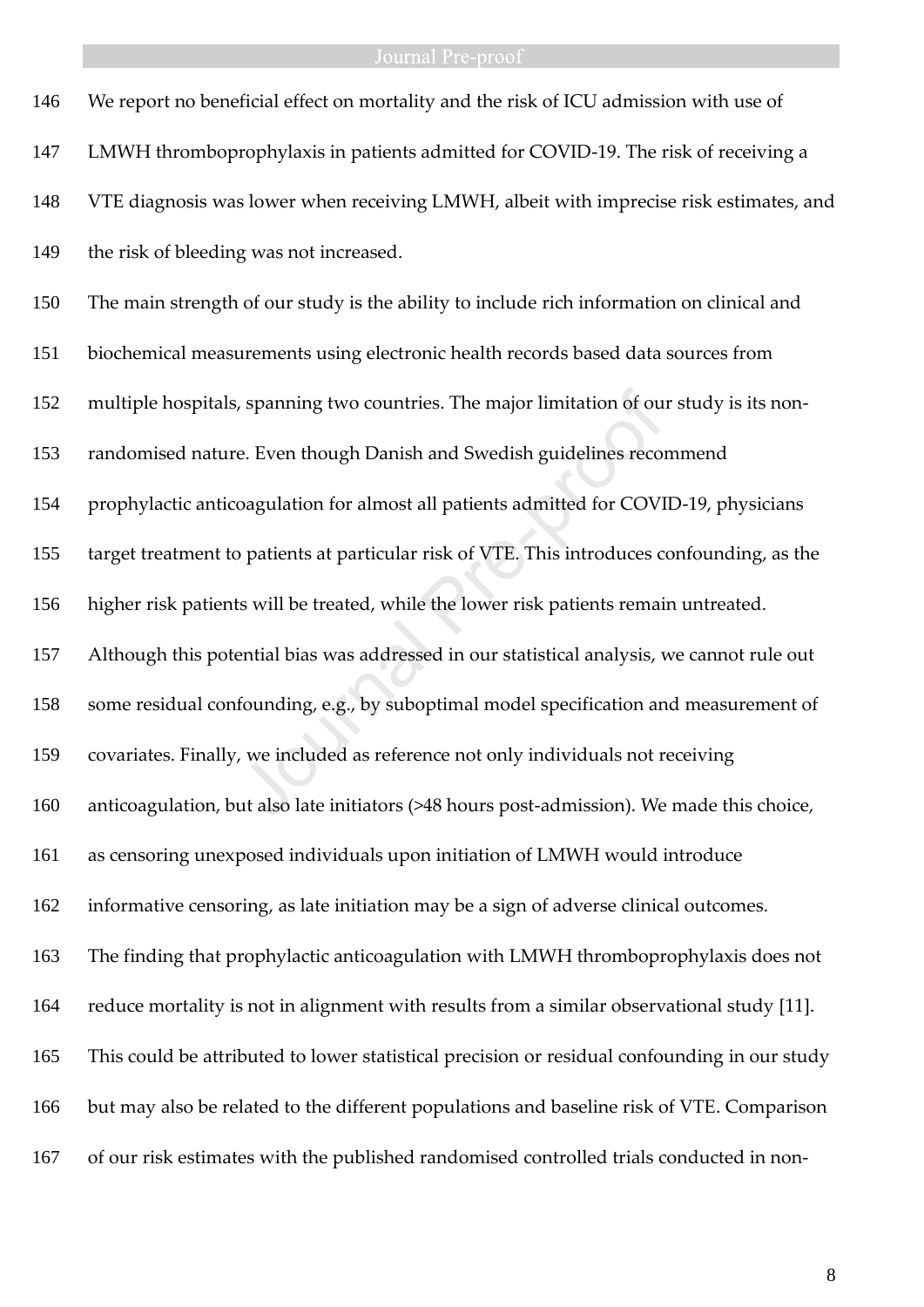| 168 |                                                                                        |  |  |  |  |  |
|-----|----------------------------------------------------------------------------------------|--|--|--|--|--|
|     | critically ill patients is difficult, as these lacked a comparison group not receiving |  |  |  |  |  |

- anticoagulants. One of the three trials in non-critically ill patients reported null-findings in
- accordance with our results [10].
- 
- Conclusion
- In these cohort studies, we found no beneficial effect of prophylactic LMWH on mortality
- or the risk of ICU admission in patients hospitalised for COVID-19. The risk of VTE was
- reduced among individuals receiving prophylactic anticoagulation, albeit with low admission in patients hospitalised for COVID-19. The<br>dividuals receiving prophylactic anticoagulation, all<br>n, while patients receiving prophylactic anticoagulat<br>leeding events.<br>tions<br>i: LCL and JH.<br>authors.
- statistical precision, while patients receiving prophylactic anticoagulation were not at an
- increased risk of bleeding events.
- 
- Author contributions
- Conceptualization: LCL and JH.
- Methodology: All authors.
- Data curation: AHA, PH
- Software: AHA, PH, LCL
- Formal analysis: PH, LCL
- Resources: JP, EJS, JH
- Writing original draft: LCL, JH
- Writing Review & Editing: All authors.
- 
- Conflicts of interest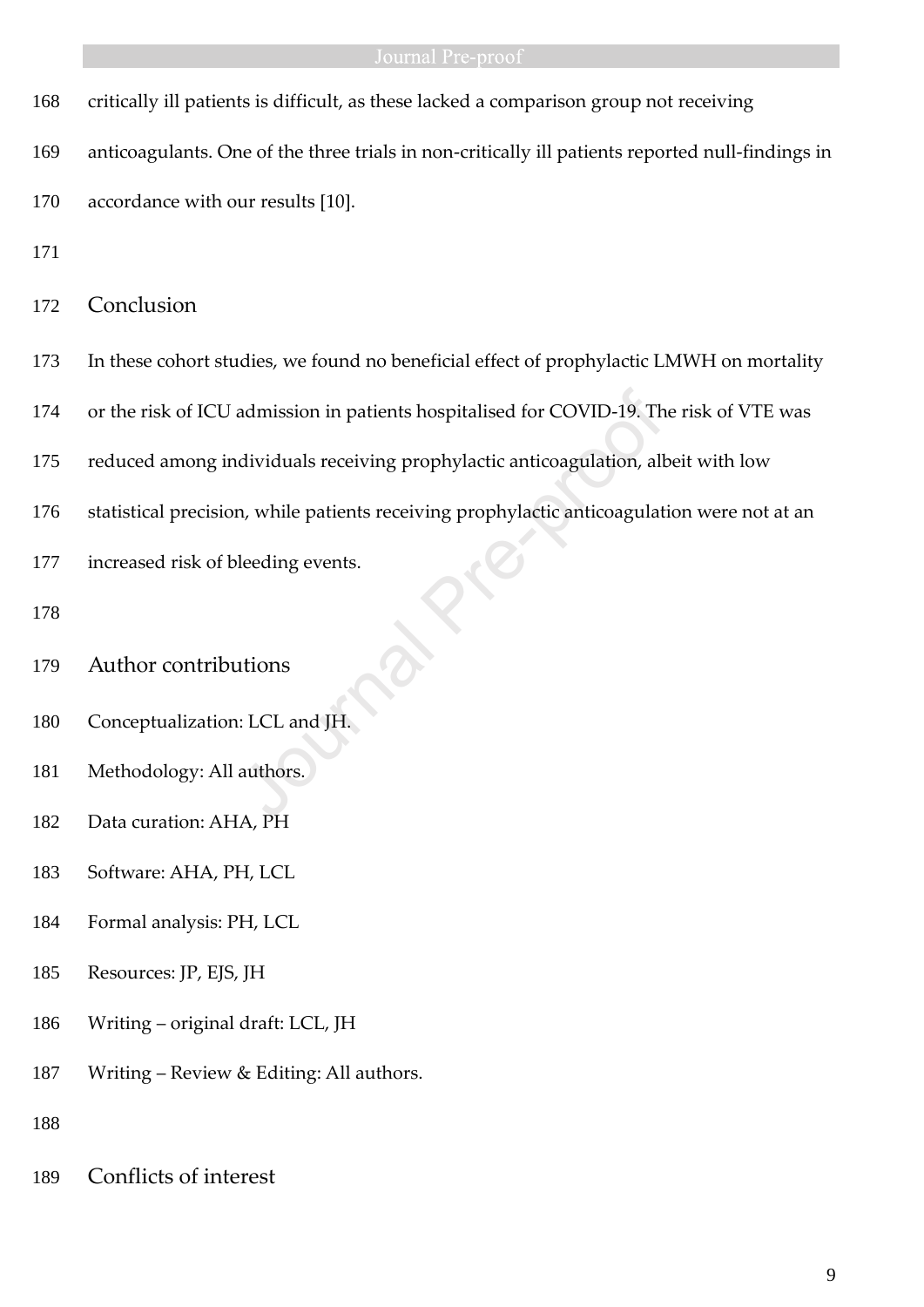| 190 | LCL reports participation in research projects funded by Menarini Pharmaceuticals and         |
|-----|-----------------------------------------------------------------------------------------------|
| 191 | LEO Pharma, all with funds paid to the institution where he was employed (no personal         |
| 192 | fees) and with no relation to the current work. AP reports participation in research projects |
| 193 | funded by Alcon, Almirall, Astellas, Astra-Zeneca, Boehringer-Ingelheim, Novo Nordisk,        |
| 194 | Servier and LEO Pharma, all regulator-mandated phase IV-studies, all with funds paid to       |
| 195 | the institution where he was employed (no personal fees) and with no relation to the work     |
| 196 | reported in this paper. JP and EJS report participation in research projects funded by Eli    |
| 197 | Lilly, Johnson & Johnson, Amgen AB, Novartis and Vertex Pharmaceuticals all with funds        |
| 198 | paid to the institution where she/he was employed (no personal fees) and with no relation     |
| 199 | to the current work. TSP reports participation in research projects funded by Amgen AB        |
| 200 | with funds paid to the institution where he was employed (no personal fees) and with no       |
| 201 | relation to the current work. AHA, JH, JB, PN, PH report no conflicts of interest.            |
| 202 |                                                                                               |
| 203 | Funding                                                                                       |
| 204 | None.                                                                                         |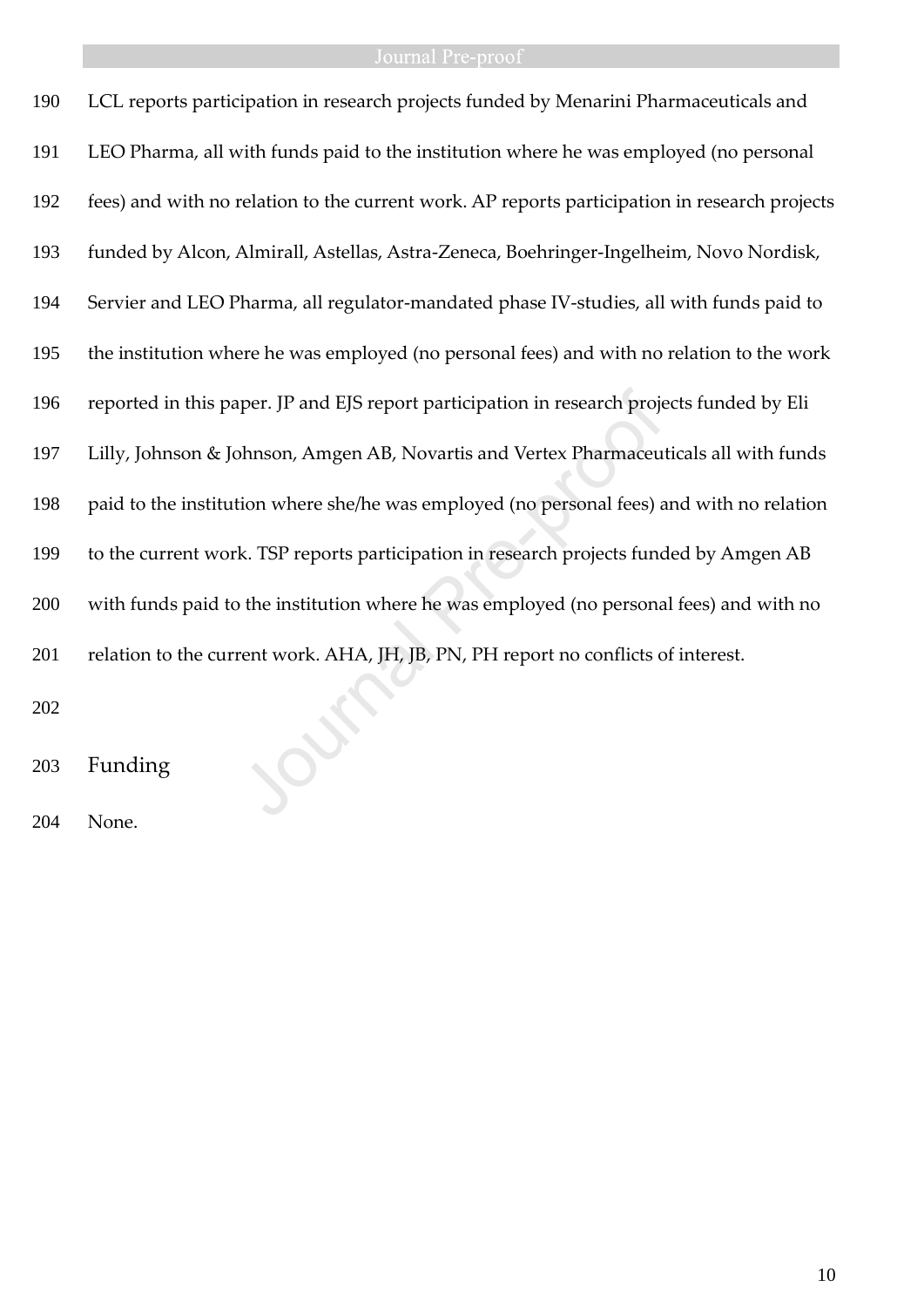| 205 |                   | References                                                                           |
|-----|-------------------|--------------------------------------------------------------------------------------|
| 206 | $\lceil 1 \rceil$ | Klok FA, Kruip MJHA, van der Meer NJM, Arbous MS, Gommers D, Kant KM, et al.         |
| 207 |                   | Confirmation of the high cumulative incidence of thrombotic complications in         |
| 208 |                   | critically ill ICU patients with COVID-19: An updated analysis. Thromb Res           |
| 209 |                   | 2020;191:148-50. https://doi.org/10.1016/j.thromres.2020.04.041.                     |
| 210 | $\lceil 2 \rceil$ | Dansk Selskab for Trombose og Hæmostase. Forebyggelse og behandling af trombose      |
| 211 |                   | og blødning hos COVID-19 patienter 2021.                                             |
| 212 | $\lceil 3 \rceil$ | Riktlinjer för profylax och behandling av venös tromboembolism hos patienter med     |
| 213 |                   | covid-19 n.d.                                                                        |
| 214 |                   | https://janusinfo.se/behandling/expertgruppsutlatanden/koagulationssjukdomarochp     |
| 215 |                   | lasmaprodukter/koagulationssjukdomarochplasmaprodukter/riktlinjerforprofylaxoch      |
| 216 |                   | behandlingavvenostromboembolismhospatientermedcovid19.5.735b5f221714e865c978         |
| 217 |                   | 301e.html (accessed November 23, 2021).                                              |
| 218 | [4]               | Dalager-Pedersen M, Lund LC, Mariager T, Winther R, Hellfritzsch M, Larsen TB, et    |
| 219 |                   | al. Venous thromboembolism and major bleeding in patients with COVID-19: A           |
| 220 |                   | nationwide population-based cohort study. Clin Infect Dis Off Publ Infect Dis Soc Am |
| 221 |                   | 2021. https://doi.org/10.1093/cid/ciab003.                                           |
| 222 | $\lceil 5 \rceil$ | Flumignan RL, Tinôco JD de S, Pascoal PI, Areias LL, Cossi MS, Fernandes MI, et al.  |
| 223 |                   | Prophylactic anticoagulants for people hospitalised with COVID-19. Cochrane          |
| 224 |                   | Database Syst Rev 2020;2020:CD013739. https://doi.org/10.1002/14651858.CD013739.     |
| 225 | [6]               | INSPIRATION Investigators. Effect of Intermediate-Dose vs Standard-Dose              |
| 226 |                   | Prophylactic Anticoagulation on Thrombotic Events, Extracorporeal Membrane           |

**Example 2018** Journal Pre-proof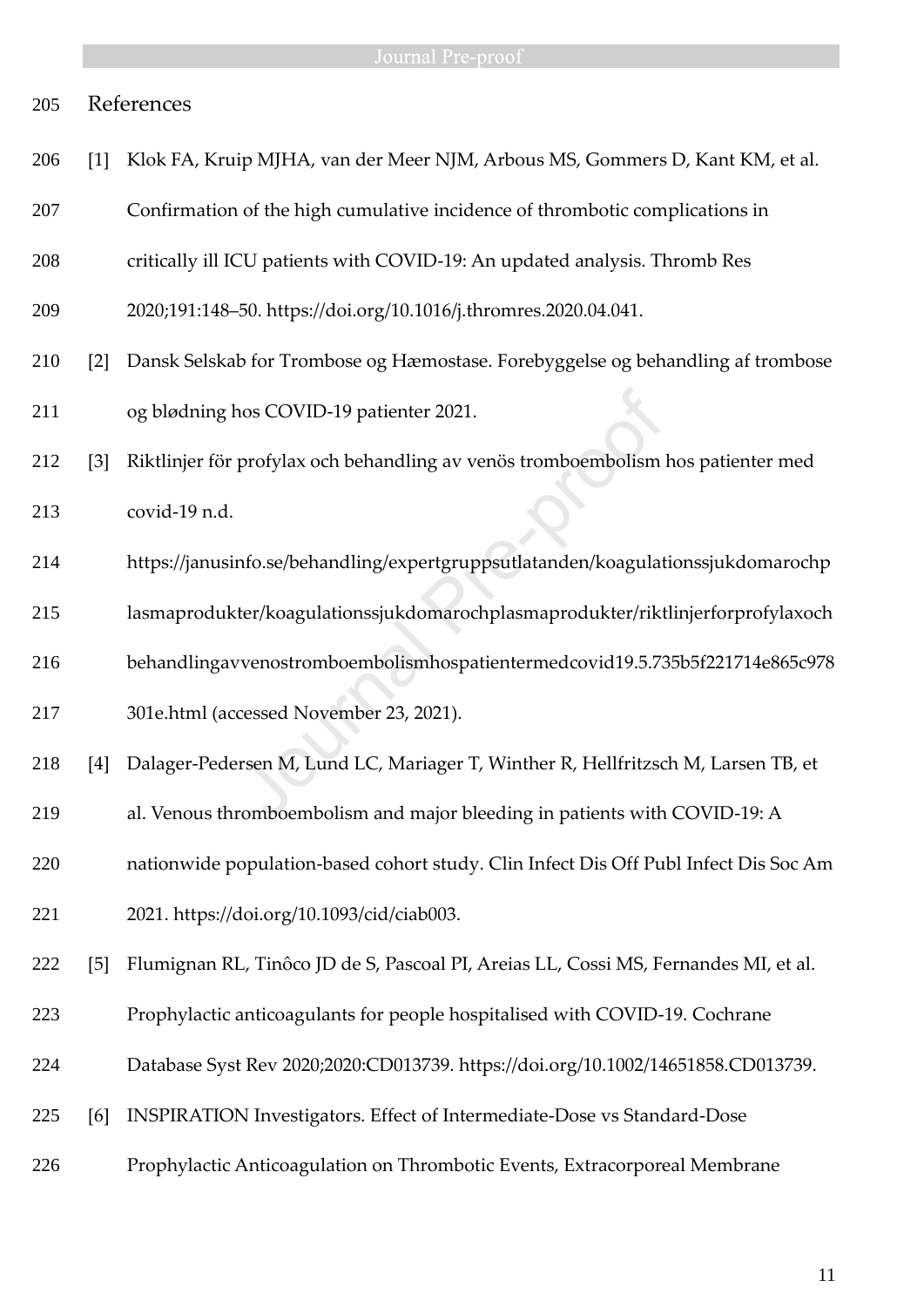- Oxygenation Treatment, or Mortality Among Patients With COVID-19 Admitted to
- 228 the Intensive Care Unit: The INSPIRATION Randomized Clinical Trial. JAMA
- 2021;325:1620–30. https://doi.org/10.1001/jama.2021.4152.
- [7] The REMAP-CAP, ACTIV-4a, and ATTACC Investigators. Therapeutic
- Anticoagulation with Heparin in Critically Ill Patients with Covid-19. N Engl J Med
- 2021;385:777–89. https://doi.org/10.1056/NEJMoa2103417.
- [8] Sholzberg M, Tang GH, Rahhal H, AlHamzah M, Kreuziger LB, Áinle FN, et al. Tang GH, Rahhal H, AlHamzah M, Kreuziger LB, Á<br>of therapeutic heparin versus prophylactic heparin c<br>entilation, or intensive care unit admission in moderal<br>and admitted to hospital: RAPID randomised clinical tri<br>00. https:
- Effectiveness of therapeutic heparin versus prophylactic heparin on death,
- mechanical ventilation, or intensive care unit admission in moderately ill patients
- with covid-19 admitted to hospital: RAPID randomised clinical trial. BMJ
- 2021;375:n2400. https://doi.org/10.1136/bmj.n2400.
- [9] ATTACC Investigators, ACTIV-4a Investigators, REMAP-CAP Investigators, Lawler
- PR, Goligher EC, Berger JS, et al. Therapeutic Anticoagulation with Heparin in
- Noncritically Ill Patients with Covid-19. N Engl J Med 2021;385:790–802.
- https://doi.org/10.1056/NEJMoa2105911.
- [10] Lopes RD, de Barros E Silva PGM, Furtado RHM, Macedo AVS, Bronhara B, Damiani
- LP, et al. Therapeutic versus prophylactic anticoagulation for patients admitted to
- hospital with COVID-19 and elevated D-dimer concentration (ACTION): an open-
- label, multicentre, randomised, controlled trial. Lancet Lond Engl 2021;397:2253–63.
- https://doi.org/10.1016/S0140-6736(21)01203-4.
- [11] Rentsch CT, Beckman JA, Tomlinson L, Gellad WF, Alcorn C, Kidwai-Khan F, et al.
- Early initiation of prophylactic anticoagulation for prevention of coronavirus disease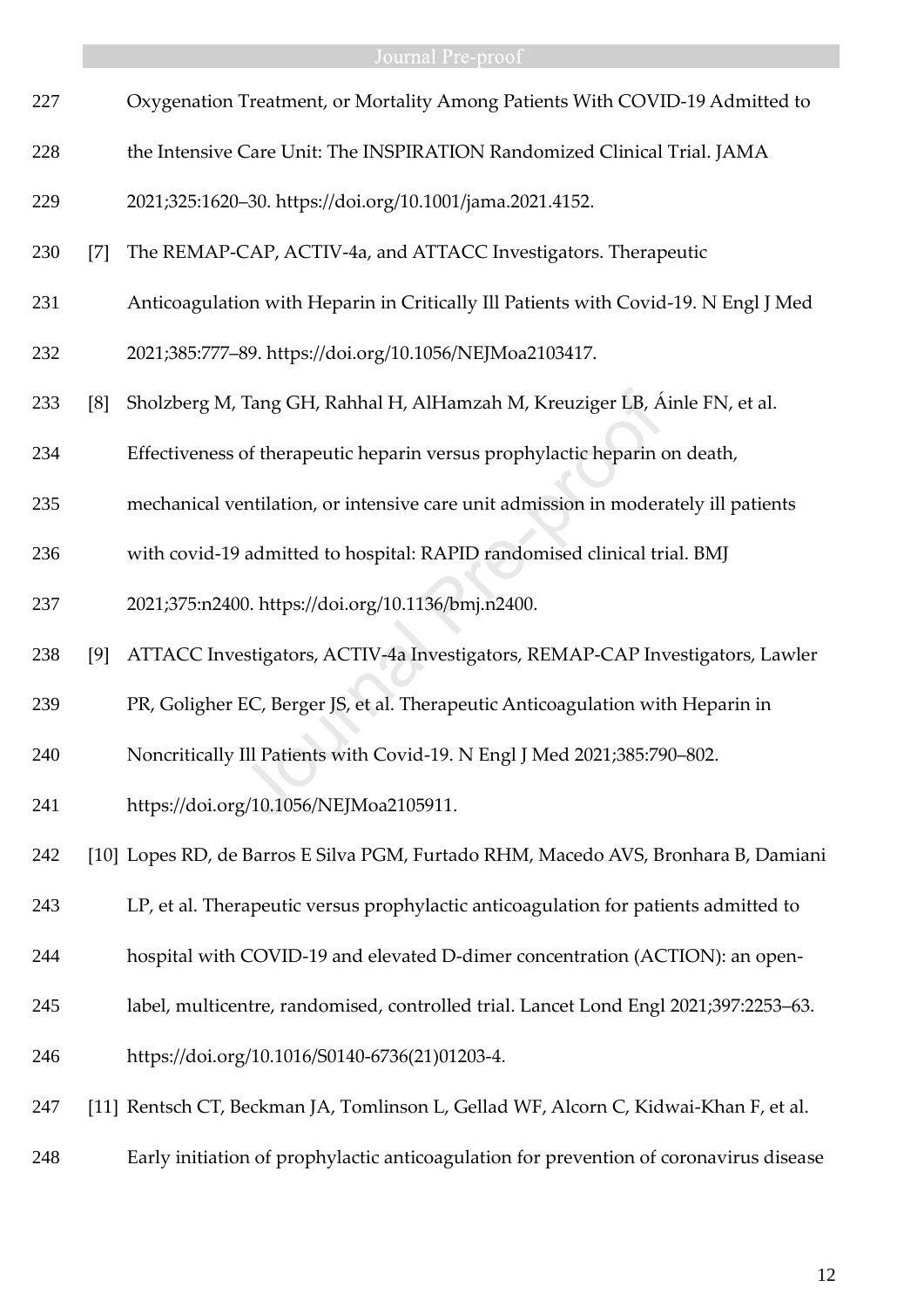- 2019 mortality in patients admitted to hospital in the United States: cohort study. BMJ
- 2021:n311. https://doi.org/10.1136/bmj.n311.
- [12] Perkins NJ, Cole SR, Harel O, Tchetgen Tchetgen EJ, Sun B, Mitchell EM, et al.
- Principled Approaches to Missing Data in Epidemiologic Studies. Am J Epidemiol
- 2018;187:568–75. https://doi.org/10.1093/aje/kwx348.
- [13] Robins JM, Hernán MA, Brumback B. Marginal structural models and causal
- inference in epidemiology. Epidemiol Camb Mass 2000;11:550–60.
- https://doi.org/10.1097/00001648-200009000-00011.
- [14] Austin PC. Balance diagnostics for comparing the distribution of baseline covariates
- between treatment groups in propensity-score matched samples. Stat Med
- 2009;28:3083–107. https://doi.org/10.1002/sim.3697.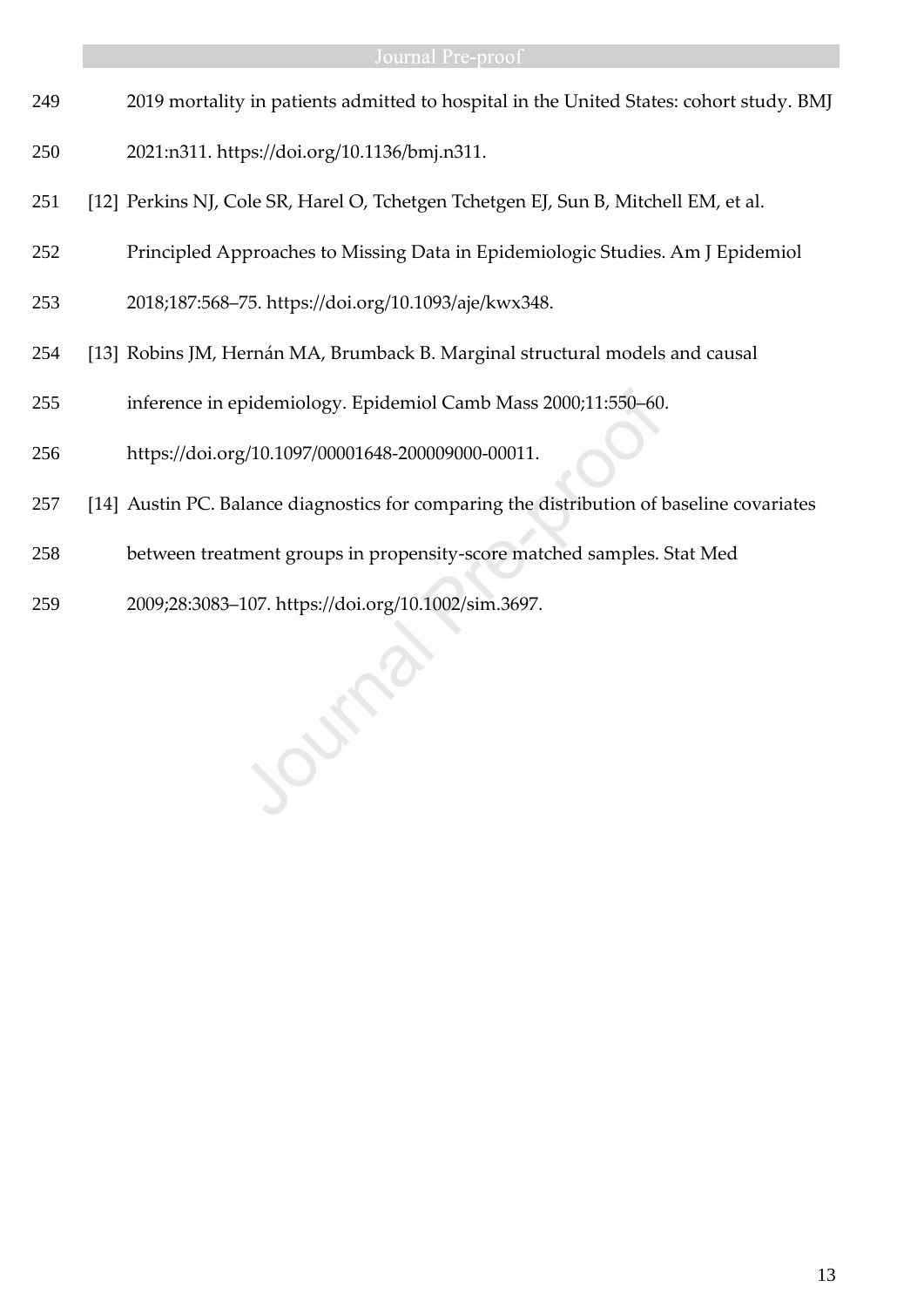**Table 1.** Baseline characteristics of individuals receiving prophylactic LMWH and those not receiving prophylactic

anticoagulation for the capital regions of Denmark and Sweden

|                                                                             | <b>Denmark</b>                       |                                           |                | <b>Sweden</b>            |                      |       |  |  |
|-----------------------------------------------------------------------------|--------------------------------------|-------------------------------------------|----------------|--------------------------|----------------------|-------|--|--|
|                                                                             |                                      |                                           | Miss-          |                          |                      | Miss- |  |  |
|                                                                             | Prophylactic LMWH No anticoagulation |                                           | ing            | <b>Prophylactic LMWH</b> | No anticoagulation   | ing   |  |  |
|                                                                             | $(N=771)$                            | $(N=921)$                                 |                | $(N=1167)$               | $(N=701)$            |       |  |  |
| Demographics                                                                |                                      |                                           |                |                          |                      |       |  |  |
| Age, median [IQR]                                                           |                                      | 72.00 [59.00, 82.00] 72.00 [56.00, 81.00] |                | 60.00 [47.00, 73.00]     | 55.00 [36.00, 70.00] |       |  |  |
| Male sex                                                                    | 412 (53)                             | 465 (50)                                  |                | 658 (56)                 | 349 (50)             |       |  |  |
| Time period                                                                 |                                      |                                           |                |                          |                      |       |  |  |
| Before June 2020                                                            | 94 (12)                              | 525 (57)                                  |                | 414 (36)                 | 363 (52)             |       |  |  |
| June to October 2020                                                        | 119 (15)                             | 74(8)                                     |                | 122(11)                  | 94 (13)              |       |  |  |
| November 2020 to February 2021                                              | 558 (72)                             | 322 (35)                                  |                | 383 (33)                 | 149 (21)             |       |  |  |
| March to June 2021                                                          |                                      |                                           |                | 216 (19)                 | 90(13)               |       |  |  |
| July 2021 to August 2021                                                    |                                      |                                           |                | 32(3)                    | 5(1)                 |       |  |  |
| <b>Clinical measurements</b>                                                |                                      |                                           |                |                          |                      |       |  |  |
| Body mass index                                                             |                                      |                                           | 16             |                          |                      | 50    |  |  |
| < 18.5                                                                      | 34(5)                                | 31(4)                                     |                | 22(4)                    | 8(3)                 |       |  |  |
| 18.5-24                                                                     | 230 (34)                             | 256 (35)                                  |                | 203(33)                  | 133(41)              |       |  |  |
| 25-34                                                                       | 343 (51)                             | 398 (54)                                  |                | 366 (59)                 | 163(51)              |       |  |  |
| $35+$                                                                       | 69 (10)                              | 56(8)                                     |                | 30(5)                    | 17(5)                |       |  |  |
| Smoking history                                                             |                                      |                                           | 29             |                          |                      | 100   |  |  |
| Ex-smoker                                                                   | 287 (53)                             | 299 (45)                                  |                |                          |                      |       |  |  |
| <b>Current smoker</b>                                                       | 55 (10)                              | 70 (10)                                   |                |                          |                      |       |  |  |
| Body temperature, C                                                         |                                      |                                           | $<$ 1          |                          |                      | 9     |  |  |
| 37.5-38.4                                                                   | 219 (28)                             | 266 (29)                                  |                | 353 (31)                 | 165 (29)             |       |  |  |
| $38.5+$                                                                     | 194 (25)                             | 192 (21)                                  |                | 358 (32)                 | 115 (20)             |       |  |  |
| Respiratory frequency/min > 22                                              | 305 (40)                             | 280 (31)                                  | $<$ 1          | 527 (47)                 | 215 (38)             | 9     |  |  |
| Systolic blood pressure < 100 mmHg<br>Reduced peripheral oxygen saturation, | 26(3)                                | 42(5)                                     | $<$ 1          | 41(4)                    | 22(4)                | 9     |  |  |
| %                                                                           |                                      |                                           | $\overline{7}$ |                          |                      | 16    |  |  |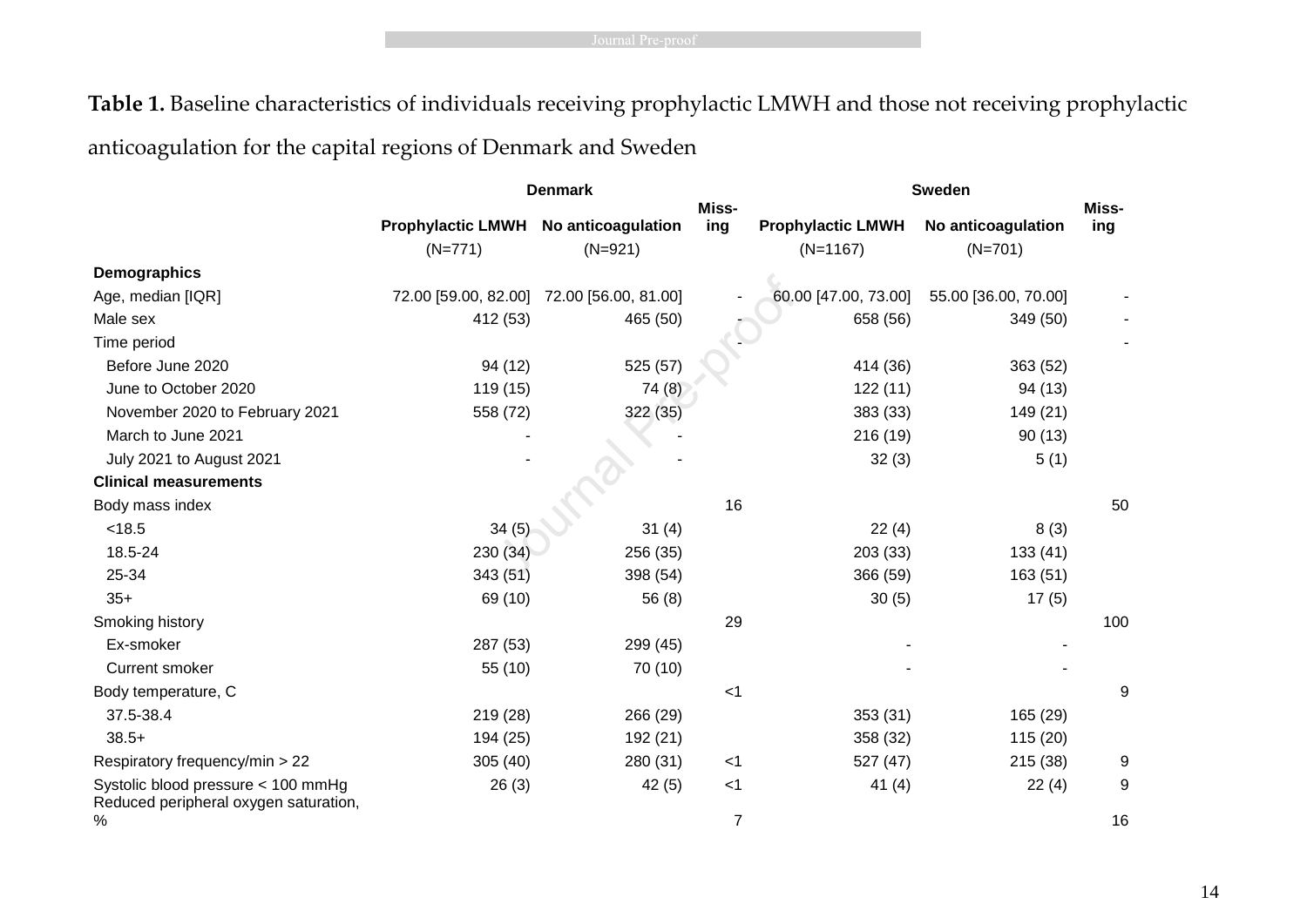| <88                                                                      | 40(5)    | 15(2)    |    | 55(5)    | 27(5)    |                  |
|--------------------------------------------------------------------------|----------|----------|----|----------|----------|------------------|
| 88-92                                                                    | 122 (17) | 100(12)  |    | 199 (19) | 65 (13)  |                  |
| Oxygen therapy, I/min                                                    |          |          | 3  |          |          | 11               |
| $1 - 4$                                                                  | 280 (37) | 200 (23) |    | 437 (39) | 139 (25) |                  |
| $5+$                                                                     | 76 (10)  | 51(6)    |    | 102(9)   | 32(6)    |                  |
| <b>Biochemical measurements</b>                                          |          |          |    |          |          |                  |
| Estimated GFR I/min/1.73m2                                               |          |          | 3  |          |          | 10               |
| 30-59                                                                    | 101(13)  | 119 (13) |    | 192 (17) | 115(20)  |                  |
| 15-29                                                                    | 37(5)    | 36(4)    |    | 51(5)    | 35(6)    |                  |
| $<$ 15                                                                   | 11(1)    | 8(1)     |    | 21(2)    | 8(1)     |                  |
| Haemoglobin below reference                                              | 289 (38) | 335 (37) | 2  | 333 (30) | 186 (32) | $\boldsymbol{9}$ |
| Leukocyte levels                                                         |          |          | 3  |          |          | 8                |
| <b>Below reference</b>                                                   | 183 (24) | 226 (25) |    | 81(7)    | 51(9)    |                  |
| Above reference                                                          | 49 (6)   | 52(6)    |    | 214 (19) | 174 (29) |                  |
| Thrombocyte levels                                                       |          |          | 3  |          |          | 9                |
| Below reference                                                          | 100(13)  | 130 (15) |    | 175 (16) | 93 (16)  |                  |
| Above reference                                                          | 76 (10)  | 84 (10)  |    | 54(5)    | 22(4)    |                  |
| Elevated D-dimer*<br>Prescription drug use prior to hospi-<br>talisation | 355 (66) | 323 (67) | 40 | 705 (72) | 234 (70) | 30               |
| Platelet inhibitors                                                      | 193 (25) | 226 (25) |    | 125(11)  | 71 (10)  |                  |
| Antihypertensives                                                        | 346 (45) | 400 (43) |    | 312(27)  | 175 (25) |                  |
| Loop diuretics                                                           | 115(15)  | 116 (13) |    | 89 (8)   | 69 (10)  |                  |
| Glucose lowering therapy                                                 | 176 (23) | 171 (19) |    | 206 (18) | 111 (16) |                  |
| Lipid lowering therapy                                                   | 235 (30) | 273 (30) |    | 189 (16) | 84 (12)  |                  |
| Glucocorticoids<br>In-hospital dexa-/betamethasone treat-                | 191 (25) | 91(10)   |    | 277 (24) | 122(17)  |                  |
| ment                                                                     | 505 (65) | 158 (17) |    | 381 (33) | 108(15)  |                  |
| <b>Medical history</b>                                                   |          |          |    |          |          |                  |
| <b>VTE</b>                                                               | 6(1)     | 11(1)    |    |          |          |                  |
| Atrial fibrillation                                                      | 15(2)    | 31(3)    |    | 12(1)    | 15(2)    |                  |
| Heart valve disease                                                      | 34(4)    | 39(4)    |    | 15(1)    | 16(2)    |                  |
| Cardiovascular disease                                                   | 188 (24) | 204 (22) |    | 165 (14) | 95 (14)  |                  |

**Example 2018** Journal Pre-proof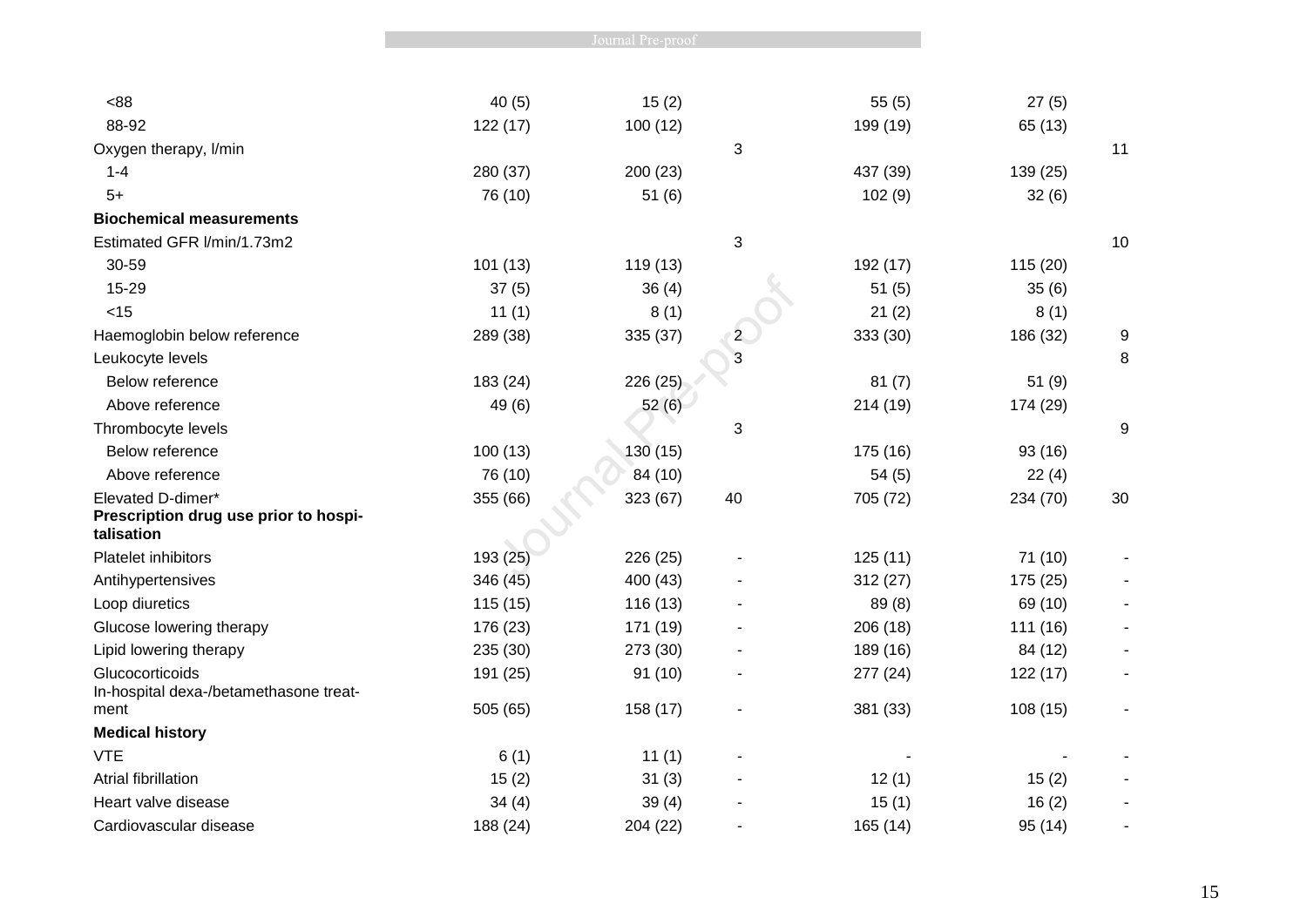| Heart failure                                  | 57(7)                               | 55(6)                               | $\overline{\phantom{0}}$ | 56(5)    | 38(5)   | ۰.  |
|------------------------------------------------|-------------------------------------|-------------------------------------|--------------------------|----------|---------|-----|
| Ischaemic stroke                               | 58(8)                               | 66 (7)                              | $\overline{\phantom{a}}$ | 28(2)    | 21(3)   | . . |
| Current cancer                                 | 76 (10)                             | 81(9)                               | $\overline{\phantom{0}}$ | 90(8)    | 73 (10) | ۰.  |
| Pulmonary disease                              | 172 (22)                            | 185 (20)                            | $\overline{\phantom{0}}$ | 140 (12) | 71 (10) |     |
| Liver disease                                  | 15(2)                               | 20(2)                               | $\overline{\phantom{a}}$ | 39(3)    | 27(4)   | . . |
| T 3 ATATT T<br>$\cdot$ $\cdot$ $\cdot$ $\cdot$ | $\sim$ $\sim$<br>$\cap$ mn $\cap$ 1 | $X$ $T$ $T$ $T$ $T$ $T$<br>$\sim$ 1 |                          |          |         |     |

LMWH: Low molecular weight heparin; GFR: Glomerular filtration rate; VTE: Venous thromboembolism

\*Age-specific cut-offs between 0.5 and 0.8 FEU/l

Journal Pre-proof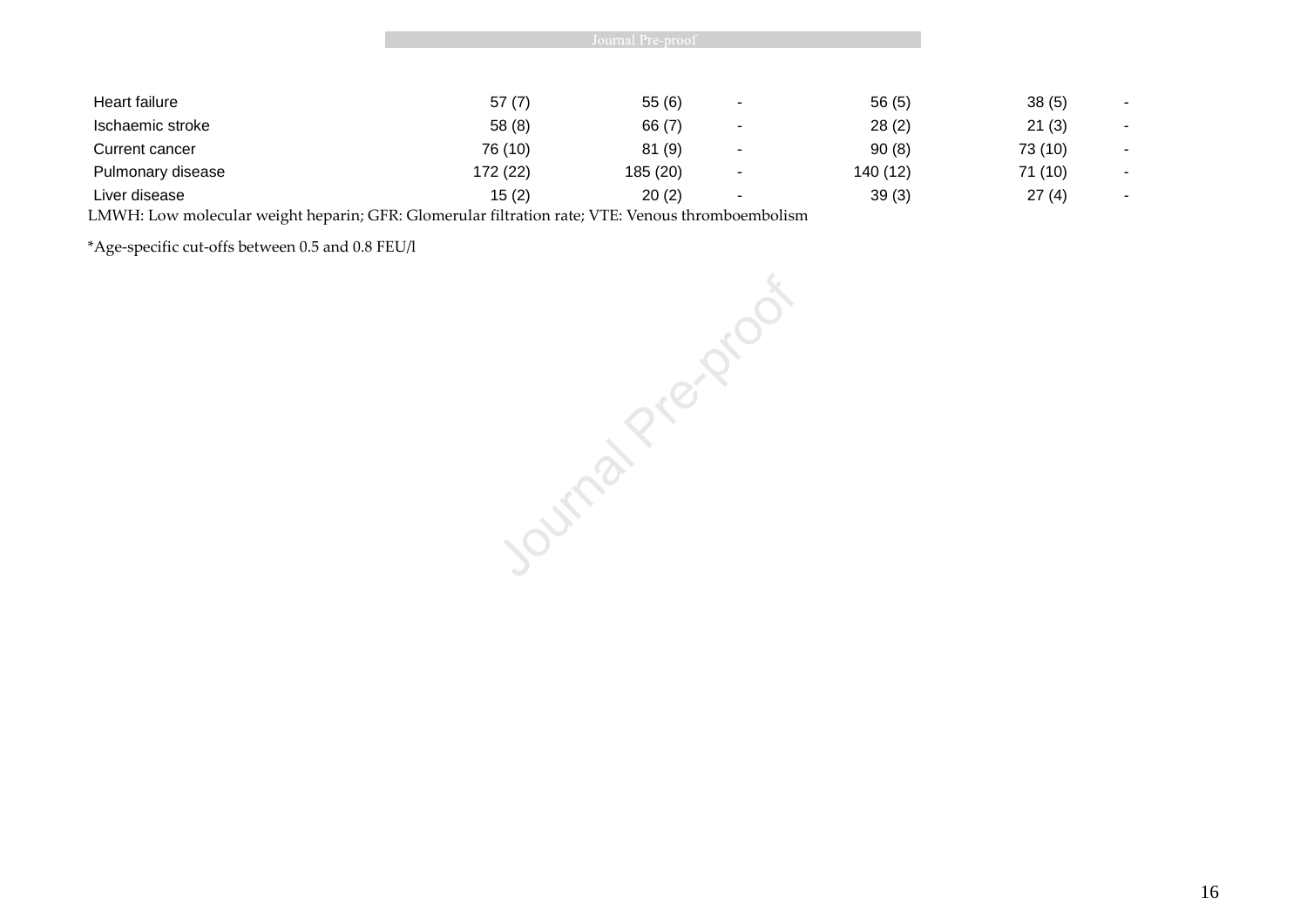**Figure 1.** Inverse probability weighted number of events, risks and risk estimates for effectiveness and safety outcomes in Denmark, Sweden and combined.

LMWH: Low molecular weight heparin; Ref.: Reference cohort not receiving anticoagulation; RR: Risk ratio; RD: Risk difference; ICU:

Intensive care unit; VTE: Venous thromboembolism

**THE** Capital region of Denmark, THE Stockholm region of Sweden

Journal Pre-proof